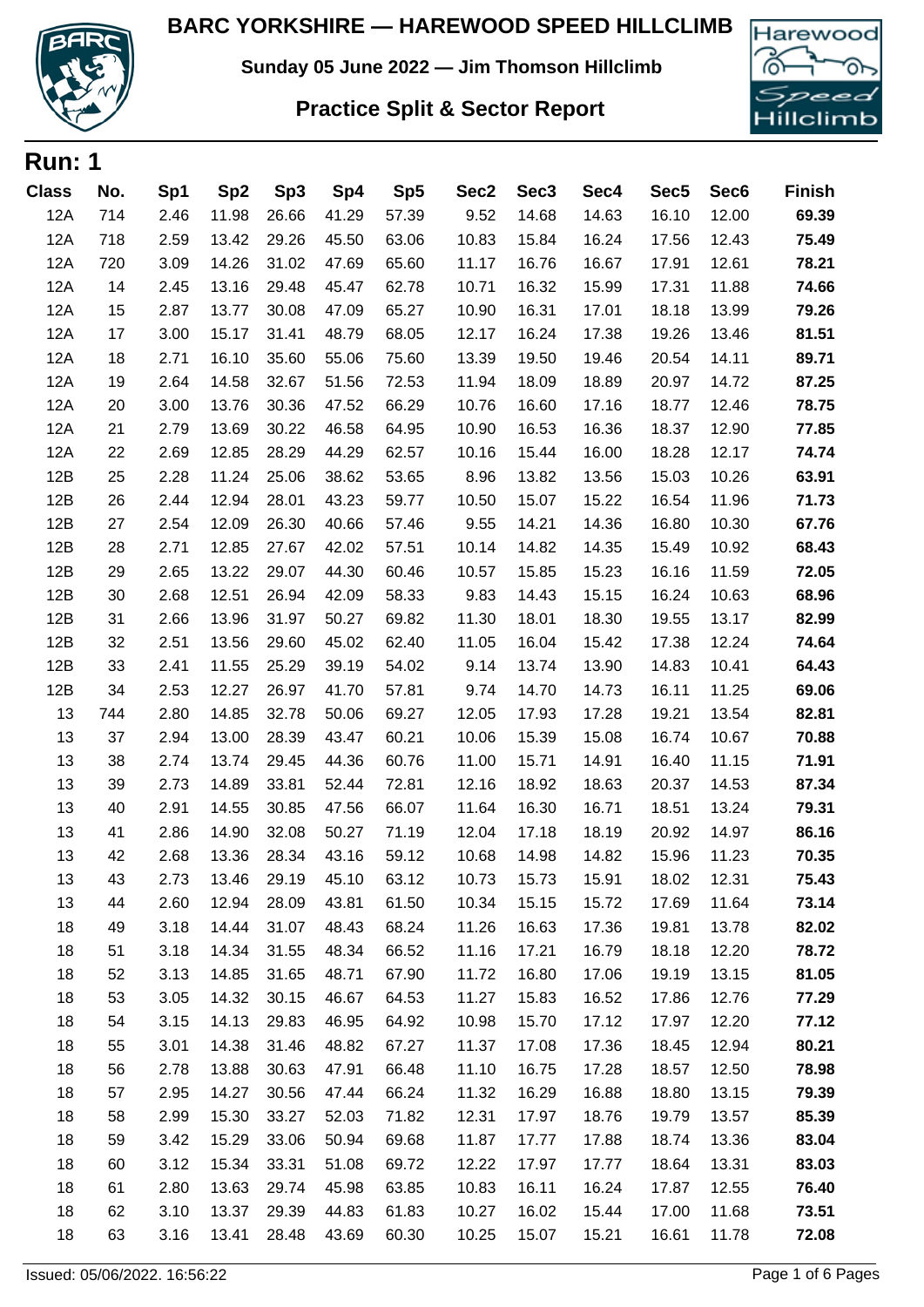| 33             | 766 | 3.50        | 15.95 | 32.60 | 50.21 | 69.51 | 12.45 | 16.65 | 17.61 | 19.30 | 14.27 | 83.78      |
|----------------|-----|-------------|-------|-------|-------|-------|-------|-------|-------|-------|-------|------------|
| 33             | 66  | 3.20        | 15.08 | 32.07 | 49.47 | 69.20 | 11.88 | 16.99 | 17.40 | 19.73 | 13.50 | 82.70      |
| 33             | 67  | 3.14        | 13.97 | 29.85 | 45.07 | 62.61 | 10.83 | 15.88 | 15.22 | 17.54 | 11.30 | 73.91      |
| 33             | 69  | 3.06        | 14.91 | 31.95 | 49.50 | 68.87 | 11.85 | 17.04 | 17.55 | 19.37 | 13.20 | 82.07      |
| 33             | 70  | 2.90        | 13.64 | 29.23 | 45.61 | 63.41 | 10.74 | 15.59 | 16.38 | 17.80 | 12.30 | 75.71      |
| 33             | 71  | 2.93        | 12.99 | 27.73 | 42.38 | 58.51 | 10.06 | 14.74 | 14.65 | 16.13 | 11.17 | 69.68      |
| 33             | 72  | 3.19        | 13.83 | 29.45 | 45.71 | 63.73 | 10.64 | 15.62 | 16.26 | 18.02 | 12.30 | 76.03      |
| 33             | 73  | 3.16        | 13.10 | 28.44 | 43.76 | 61.19 | 9.94  | 15.34 | 15.32 | 17.43 | 11.20 | 72.39      |
| 38             | 783 | 2.98        | 16.06 | 34.65 | 56.62 | 78.66 | 13.08 | 18.59 | 21.97 | 22.04 | 15.44 | 94.10      |
| 38             | 77  | 3.05        | 12.64 | 27.47 | 42.61 | 58.91 | 9.59  | 14.83 | 15.14 | 16.30 | 11.35 | 70.26      |
| 38             | 78  | 2.83        | 13.58 | 29.77 | 48.24 | 67.19 | 10.75 | 16.19 | 18.47 | 18.95 | 13.03 | 80.22      |
| 38             | 79  | $\mathbf 0$ |       |       |       |       | n/a   | n/a   | n/a   | n/a   | n/a   | <b>DNS</b> |
| 38             | 80  | 3.03        | 14.47 | 30.91 | 47.84 | 65.50 | 11.44 | 16.44 | 16.93 | 17.66 | 11.68 | 77.18      |
| 38             | 81  | 2.60        | 13.29 | 28.72 | 45.19 | 63.46 | 10.69 | 15.43 | 16.47 | 18.27 | 12.70 | 76.16      |
| 38             | 82  | 2.62        | 13.88 | 30.58 | 47.97 | 66.85 | 11.26 | 16.70 | 17.39 | 18.88 | 12.97 | 79.82      |
| 38             | 83  | 3.71        | 17.71 | 37.65 | 56.65 | 77.15 | 14.00 | 19.94 | 19.00 | 20.50 | 14.65 | 91.80      |
| 38             | 84  | 2.84        | 13.01 | 28.28 | 43.11 | 59.77 | 10.17 | 15.27 | 14.83 | 16.66 | 11.46 | 71.23      |
| 38             | 85  | 2.62        | 13.54 | 29.73 | 46.13 | 63.63 | 10.92 | 16.19 | 16.40 | 17.50 | 12.20 | 75.83      |
| 38             | 86  | 2.93        | 13.36 | 28.29 | 43.57 | 60.52 | 10.43 | 14.93 | 15.28 | 16.95 | 11.95 | 72.47      |
| 38             | 87  | 2.75        | 12.91 | 27.60 | 42.29 | 58.50 | 10.16 | 14.69 | 14.69 | 16.21 | 11.34 | 69.84      |
| 38             | 88  | 3.19        | 13.99 | 29.23 | 44.69 | 61.54 | 10.80 | 15.24 | 15.46 | 16.85 | 11.92 | 73.46      |
| 38             | 89  | 2.87        | 13.01 | 27.89 | 42.80 | 59.64 | 10.14 | 14.88 | 14.91 | 16.84 | 11.50 | 71.14      |
| 38             | 90  | 2.99        | 13.04 | 28.26 | 42.99 | 59.34 | 10.05 | 15.22 | 14.73 | 16.35 | 11.79 | 71.13      |
| 38             | 128 | 2.80        | 12.27 | 26.30 | 40.56 | 56.56 | 9.47  | 14.03 | 14.26 | 16.00 | 10.68 | 67.24      |
| 1A             | 796 | 2.98        | 14.69 | 31.45 | 48.28 | 67.26 | 11.71 | 16.76 | 16.83 | 18.98 | 13.58 | 80.84      |
| 1A             | 93  | 2.86        | 14.24 | 31.97 | 49.15 | 67.81 | 11.38 | 17.73 | 17.18 | 18.66 | 12.94 | 80.75      |
| 1A             | 94  | 3.29        | 15.78 | 33.56 | 50.30 | 69.63 | 12.49 | 17.78 | 16.74 | 19.33 | 13.11 | 82.74      |
| 1A             | 95  | 3.29        | 15.09 | 32.58 | 49.99 | 69.13 | 11.80 | 17.49 | 17.41 | 19.14 | 13.64 | 82.77      |
| 1A             | 96  | 2.85        | 14.20 | 29.97 | 46.31 | 64.63 | 11.35 | 15.77 | 16.34 | 18.32 | 13.19 | 77.82      |
| 1A             | 97  | 2.99        | 14.05 | 29.69 | 45.95 | 63.70 | 11.06 | 15.64 | 16.26 | 17.75 | 12.94 | 76.64      |
| 1A             | 98  | 3.08        | 13.40 | 28.60 | 43.48 | 60.93 | 10.32 | 15.20 | 14.88 | 17.45 | 11.94 | 72.87      |
| 1B             | 814 | 3.15        | 13.71 | 28.78 | 44.00 | 61.31 | 10.56 | 15.07 | 15.22 | 17.31 | 12.21 | 73.52      |
| 1B             | 101 | 2.99        | 13.66 | 28.97 | 44.51 | 62.01 | 10.67 | 15.31 | 15.54 | 17.50 | 12.23 | 74.24      |
| 1B             | 102 | 3.17        | 15.66 | 33.13 | 50.80 | 70.08 | 12.49 | 17.47 | 17.67 | 19.28 | 13.18 | 83.26      |
| 1B             | 103 | 3.23        | 14.35 | 30.25 | 46.69 | 64.64 | 11.12 | 15.90 | 16.44 | 17.95 | 12.70 | 77.34      |
| 1B             | 104 | 2.70        | 13.54 | 30.38 | 46.98 | 65.48 | 10.84 | 16.84 | 16.60 | 18.50 | 12.57 | 78.05      |
| 1B             | 105 | 2.94        | 14.67 | 32.00 | 49.96 | 69.61 | 11.73 | 17.33 | 17.96 | 19.65 | 13.74 | 83.35      |
| 1B             | 106 | 2.99        | 14.86 | 31.05 | 47.42 | 65.47 | 11.87 | 16.19 | 16.37 | 18.05 | 12.56 | 78.03      |
| 1B             | 107 | 3.10        | 14.82 | 31.57 | 49.15 | 69.22 | 11.72 | 16.75 | 17.58 | 20.07 | 14.41 | 83.63      |
| 1B             | 108 | 3.14        | 14.27 | 31.02 | 47.56 | 65.85 | 11.13 | 16.75 | 16.54 | 18.29 | 12.93 | 78.78      |
| 1B             | 109 | 3.10        | 13.90 | 30.13 | 46.09 | 63.53 | 10.80 | 16.23 | 15.96 | 17.44 | 12.04 | 75.57      |
| 1B             | 110 | 3.16        | 13.98 | 29.58 | 45.09 | 62.08 | 10.82 | 15.60 | 15.51 | 16.99 | 11.60 | 73.68      |
| 1B             | 111 | 2.82        | 12.51 | 26.75 | 41.36 | 57.97 | 9.69  | 14.24 | 14.61 | 16.61 | 11.25 | 69.22      |
| 1B             | 112 | 3.19        | 13.24 | 28.10 | 43.11 | 59.38 | 10.05 | 14.86 | 15.01 | 16.27 | 11.21 | 70.59      |
| 1B             | 113 | 3.09        | 20.52 | 37.18 | 53.78 | 71.75 | 17.43 | 16.66 | 16.60 | 17.97 | 12.92 | 84.67      |
| 1B             | 114 | 2.88        | 13.02 | 27.92 | 42.59 | 59.34 | 10.14 | 14.90 | 14.67 | 16.75 | 11.13 | 70.47      |
| 1B             | 115 | 2.97        | 13.59 | 28.75 | 43.63 | 60.05 | 10.62 | 15.16 | 14.88 | 16.42 | 11.11 | 71.16      |
| 1B             | 116 | 2.87        | 12.55 | 26.58 | 41.21 | 57.01 | 9.68  | 14.03 | 14.63 | 15.80 | 10.80 | 67.81      |
| 1B             | 117 | 2.78        | 12.61 | 27.65 | 42.69 | 59.09 | 9.83  | 15.04 | 15.04 | 16.40 | 10.87 | 69.96      |
| 1B             | 118 | 3.08        | 13.07 | 27.24 | 41.44 | 57.00 | 9.99  | 14.17 | 14.20 | 15.56 | 10.96 | 67.96      |
| 1 <sup>C</sup> | 823 | 3.15        | 13.47 | 28.60 | 43.35 | 60.04 | 10.32 | 15.13 | 14.75 | 16.69 | 11.53 | 71.57      |
| 1 <sup>C</sup> | 121 | 3.12        | 15.72 | 34.11 | 52.93 | 73.06 | 12.60 | 18.39 | 18.82 | 20.13 | 14.52 | 87.58      |
|                |     |             |       |       |       |       |       |       |       |       |       |            |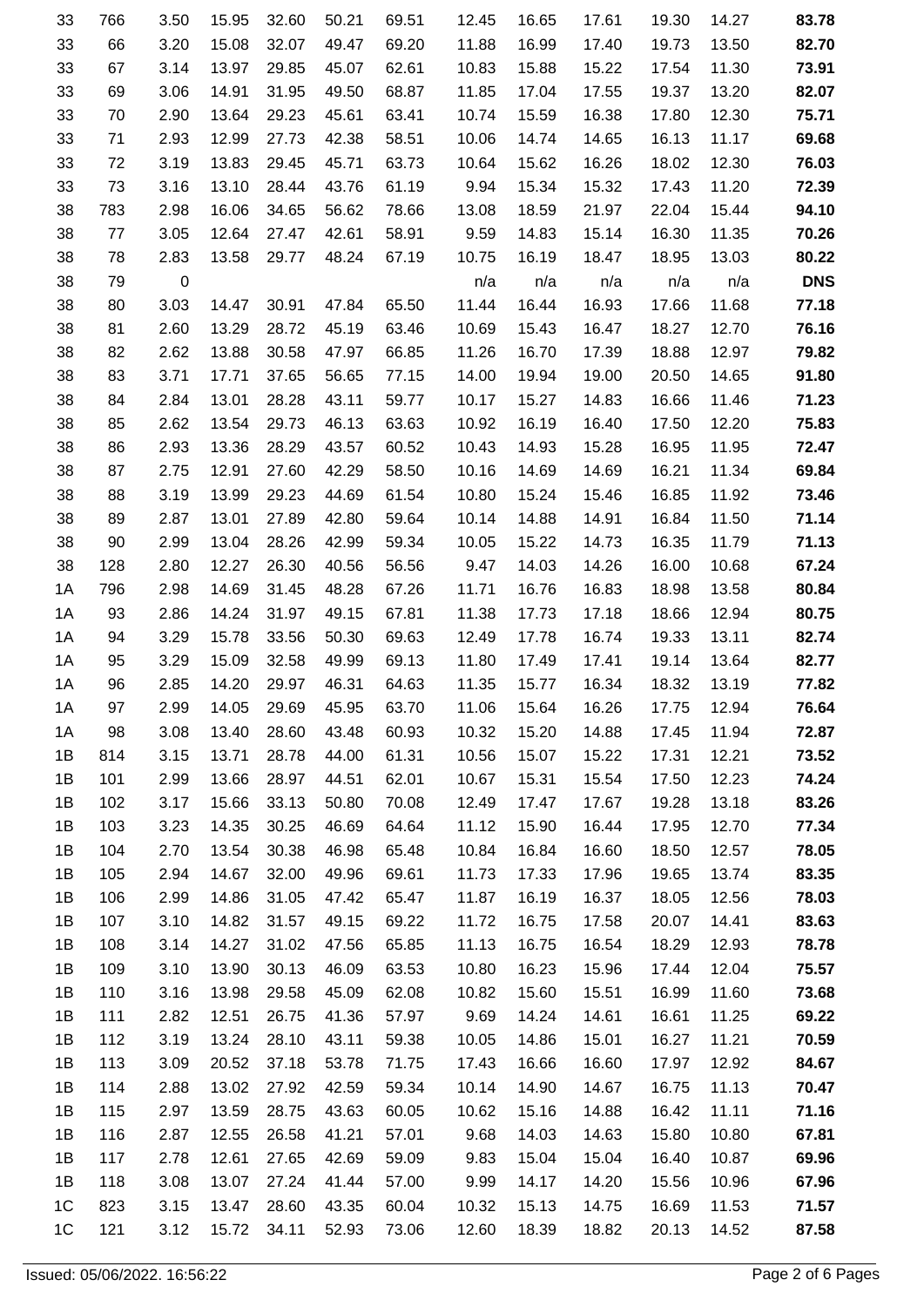| 1 <sup>C</sup> | 122        | 2.87         | 13.35          | 29.26          | 45.61          | 63.88          | 10.48        | 15.91          | 16.35          | 18.27          | 12.31          | 76.19          |
|----------------|------------|--------------|----------------|----------------|----------------|----------------|--------------|----------------|----------------|----------------|----------------|----------------|
| 1 <sup>C</sup> | 123        | 3.18         | 13.80          | 29.58          | 44.37          | 61.14          | 10.62        | 15.78          | 14.79          | 16.77          | 11.27          | 72.41          |
| 1 <sup>C</sup> | 124        | 2.90         | 12.99          | 27.68          | 42.67          | 58.98          | 10.09        | 14.69          | 14.99          | 16.31          | 11.16          | 70.14          |
| 1 <sup>C</sup> | 125        | 3.59         | 13.74          | 27.90          | 42.27          | 57.69          | 10.15        | 14.16          | 14.37          | 15.42          | 10.60          | 68.29          |
| 1C             | 127        | 2.61         | 12.12          | 26.55          | 41.12          | 56.99          | 9.51         | 14.43          | 14.57          | 15.87          | 10.62          | 67.61          |
| 1 <sup>C</sup> | 129        | 2.46         | 12.00          | 26.15          | 40.66          | 56.90          | 9.54         | 14.15          | 14.51          | 16.24          | 10.76          | 67.66          |
| 1 <sup>C</sup> | 130        | 3.35         | 13.54          | 28.21          | 42.86          | 58.69          | 10.19        | 14.67          | 14.65          | 15.83          | 10.39          | 69.08          |
| 1 <sup>C</sup> | 131        | 2.73         | 12.00          | 25.45          | 38.59          | 53.23          | 9.27         | 13.45          | 13.14          | 14.64          | 9.89           | 63.12          |
| 1D             | 134        | 2.49         | 12.23          | 27.15          | 42.06          | 57.84          | 9.74         | 14.92          | 14.91          | 15.78          | 10.55          | 68.39          |
| 1D             | 135        | 2.21         | 11.27          | 24.86          | 38.42          | 53.41          | 9.06         | 13.59          | 13.56          | 14.99          | 10.57          | 63.98          |
| 2A             | 137        | 3.00         | 13.05          | 27.72          | 43.30          | 60.04          | 10.05        | 14.67          | 15.58          | 16.74          | 11.49          | 71.53          |
| 2A             | 138        | 3.39         | 13.09          | 27.39          | 41.32          | 56.97          | 9.70         | 14.30          | 13.93          | 15.65          | 10.85          | 67.82          |
| 2B             | 140        | 3.22         | 12.60          | 26.44          | 40.30          | 55.57          | 9.38         | 13.84          | 13.86          | 15.27          | 10.30          | 65.87          |
| 2B             | 141        | 3.19         | 12.65          | 26.51          | 40.63          | 56.49          | 9.46         | 13.86          | 14.12          | 15.86          | 10.10          | 66.59          |
| 2D             | 146        | 2.48         | 12.18          | 26.94          | 41.44          | 57.46          | 9.70         | 14.76          | 14.50          | 16.02          | 10.68          | 68.14          |
| 2E             | 150        | 2.67         | 12.60          | 27.36          | 42.09          | 58.09          | 9.93         | 14.76          | 14.73          | 16.00          | 10.75          | 68.84          |
| 3A             | 155        | 2.94         | 13.61          | 29.40          | 45.36          | 61.87          | 10.67        | 15.79          | 15.96          | 16.51          | 12.12          | 73.99          |
| 3A             | 156        | 3.32         | 13.67          | 27.98          | 42.43          | 58.78          | 10.35        | 14.31          | 14.45          | 16.35          | 12.05          | 70.83          |
| 3A             | 157        | 2.82         | 12.50          | 26.72          | 40.72          | 55.81          | 9.68         | 14.22          | 14.00          | 15.09          | 10.39          | 66.20          |
| 3B             | 160        | 3.35         | 14.37          | 99.68          | 128.24         |                | 11.02        | 85.31          | 28.56          | n/a            | n/a            | 146.33         |
| 3B             | 161        | 2.74         | 13.21          | 28.05          | 43.95          | 61.17          | 10.47        | 14.84          | 15.90          | 17.22          | 12.15          | 73.32          |
| 3B             | 162        | 2.97         | 13.30          | 28.06          | 49.75          | 66.85          | 10.33        | 14.76          | 21.69          | 17.10          | 12.12          | 78.97          |
| 3B             | 164        | 2.77         | 12.74          | 27.81          | 42.00          | 57.86          | 9.97         | 15.07          | 14.19          | 15.86          | 11.33          | 69.19          |
| 3B             | 165        | 2.63         | 12.04          | 25.81          | 39.08          | 53.52          | 9.41         | 13.77          | 13.27          | 14.44          | 9.81           | 63.33          |
| 3C             | 168        | 3.19         | 13.19          | 27.52          | 41.41          | 56.91          | 10.00        | 14.33          | 13.89          | 15.50          | 10.41          | 67.32          |
| 3F             | 872        | 2.86         | 11.86          | 24.93          | 108.53         |                | 9.00         | 13.07          | 83.60          | n/a            | n/a            | <b>DNF</b>     |
| 3F             | 172        | 2.62         | 13.06          | 29.66          | 46.22          | 63.58          | 10.44        | 16.60          | 16.56          | 17.36          | 12.42          | 76.00          |
| 3F             | 173        | 3.00         | 12.53          | 26.40          | 40.01          | 54.83          | 9.53         | 13.87          | 13.61          | 14.82          | 9.95           | 64.78          |
| 4A             | 177        | 2.70         | 11.56<br>11.32 | 24.63<br>23.69 | 37.86          | 52.30          | 8.86         | 13.07<br>12.37 | 13.23<br>12.38 | 14.44          | 9.39           | 61.69<br>59.15 |
| 4A             | 178<br>881 | 3.11         | 12.88          | 26.65          | 36.07<br>40.71 | 49.57<br>57.12 | 8.21<br>9.70 |                | 14.06          | 13.50          | 9.58           |                |
| 4B<br>4B       | 181        | 3.18<br>3.23 | 13.10          | 27.68          | 42.55          |                | 9.87         | 13.77<br>14.58 | 14.87          | 16.41          | 11.03          | 68.15<br>71.12 |
| 5B             | 884        | 2.69         | 12.96          | 28.42          | 43.84          | 59.97<br>60.62 | 10.27        | 15.46          | 15.42          | 17.42<br>16.78 | 11.15<br>11.32 | 71.94          |
| 5B             | 886        | 2.83         | 13.06          | 27.66          | 42.20          | 58.42          | 10.23        | 14.60          | 14.54          | 16.22          | 11.10          | 69.52          |
| 5B             | 184        | 2.76         | 12.26          | 25.63          | 39.38          | 54.44          | 9.50         | 13.37          | 13.75          | 15.06          | 10.66          | 65.10          |
| 5B             | 185        | 2.99         | 13.87          | 28.52          | 44.13          | 61.54          | 10.88        | 14.65          | 15.61          | 17.41          | 11.80          | 73.34          |
| 5B             | 186        | 2.72         | 12.77          | 27.41          | 41.93          | 57.99          | 10.05        | 14.64          | 14.52          | 16.06          | 11.07          | 69.06          |
| 5B             | 187        | 2.88         | 12.50          | 26.05          | 39.46          | 55.01          | 9.62         | 13.55          | 13.41          | 15.55          | 10.41          | 65.42          |
| 6A             | 192        | 3.14         | 13.33          | 28.35          | 42.96          | 60.58          | 10.19        | 15.02          | 14.61          | 17.62          | 11.32          | 71.90          |
| 6A             | 193        | 2.93         | 14.68          | 30.91          | 47.71          | 67.07          | 11.75        | 16.23          | 16.80          | 19.36          | 12.55          | 79.62          |
| 6A             | 194        | 3.00         | 13.63          | 29.34          | 45.06          | 62.45          | 10.63        | 15.71          | 15.72          | 17.39          | 12.57          | 75.02          |
| 6A             | 195        | 3.00         | 12.97          | 27.59          | 42.36          | 58.76          | 9.97         | 14.62          | 14.77          | 16.40          | 11.17          | 69.93          |
| 6A             | 197        | 2.85         | 14.20          | 30.73          | 47.37          | 65.77          | 11.35        | 16.53          | 16.64          | 18.40          | 13.11          | 78.88          |
| 6B             | 904        | 2.92         | 14.05          | 29.64          | 46.35          | 63.91          | 11.13        | 15.59          | 16.71          | 17.56          | 12.12          | 76.03          |
| 6B             | 204        | 2.74         | 13.87          | 30.21          | 46.32          | 63.68          | 11.13        | 16.34          | 16.11          | 17.36          | 12.52          | 76.20          |
| <b>Run: 2</b>  |            |              |                |                |                |                |              |                |                |                |                |                |

| Class | No.  |  |                              |       | Sp1 Sp2 Sp3 Sp4 Sp5 Sec2 Sec3 Sec4 Sec5 Sec6 |            |                                   |             |             | Finish |  |
|-------|------|--|------------------------------|-------|----------------------------------------------|------------|-----------------------------------|-------------|-------------|--------|--|
| 12A   | 714  |  | 2.60 12.03 26.08 40.27 55.92 |       | 9.43 14.05  14.19                            |            |                                   |             | 15.65 10.75 | 66.67  |  |
| 12A   | -718 |  | 2.55 13.06 27.91 43.43 60.29 |       | 10.51  14.85  15.52                          |            |                                   | 16.86 11.91 |             | 72.20  |  |
| 12A   | 720. |  |                              |       |                                              |            | 10.19  15.48  15.42  17.94  11.37 |             |             | 73.50  |  |
| 12A   | 14   |  |                              | 55.38 |                                              | 9.26 14.21 | 13.98                             |             | 15.48 10.42 | 65.80  |  |
|       |      |  |                              |       |                                              |            |                                   |             |             |        |  |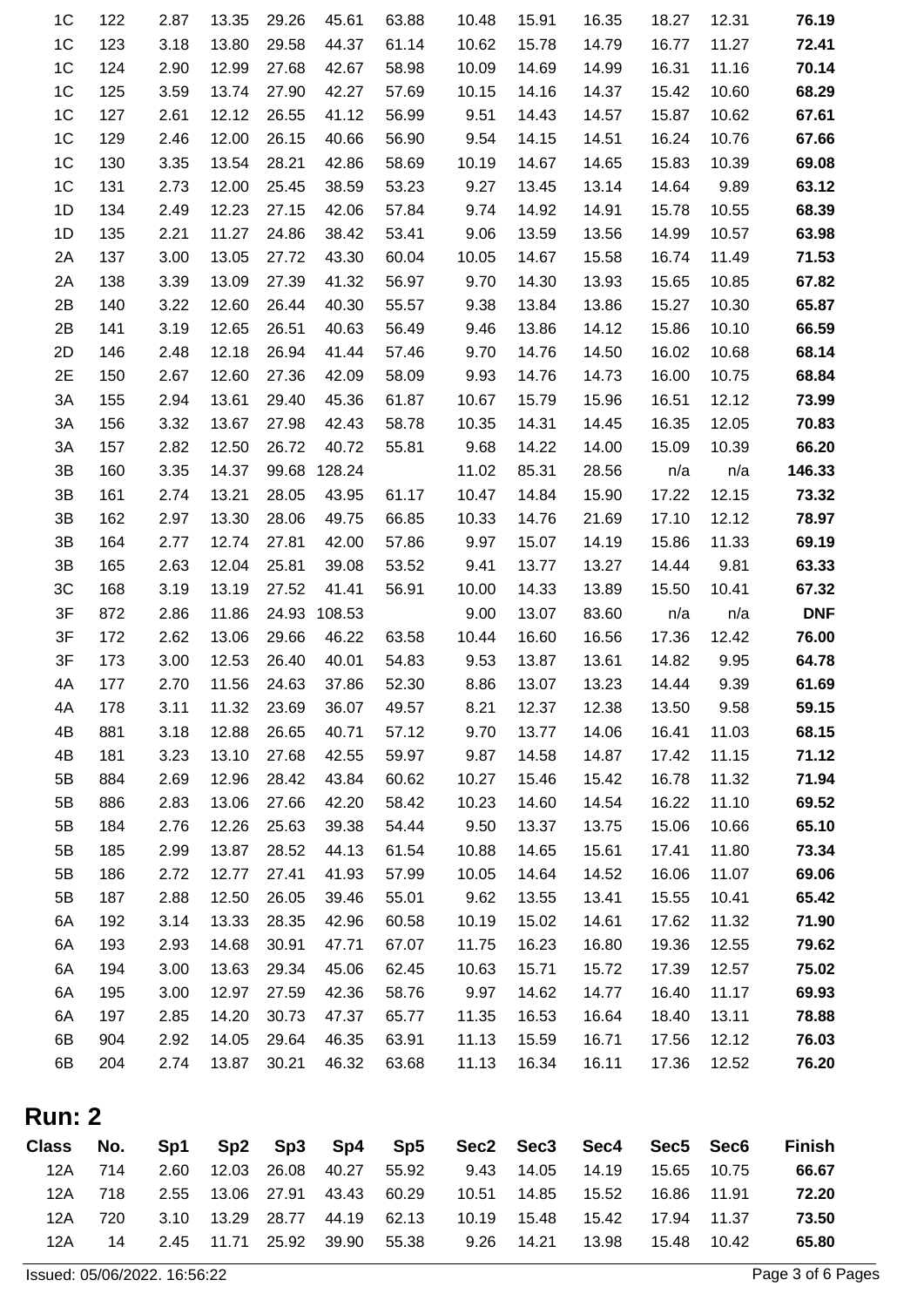| 12A | 15  | 2.97 | 13.69 | 30.03 | 45.70 | 63.39 | 10.72 | 16.34 | 15.67 | 17.69 | 12.78 | 76.17 |
|-----|-----|------|-------|-------|-------|-------|-------|-------|-------|-------|-------|-------|
| 12A | 17  | 2.94 | 14.62 | 30.59 | 46.89 | 65.50 | 11.68 | 15.97 | 16.30 | 18.61 | 12.96 | 78.46 |
| 12A | 18  | 2.65 | 14.59 | 32.61 | 50.39 | 69.80 | 11.94 | 18.02 | 17.78 | 19.41 | 12.89 | 82.69 |
| 12A | 19  | 2.52 | 14.65 | 33.02 | 51.29 | 71.50 | 12.13 | 18.37 | 18.27 | 20.21 | 14.04 | 85.54 |
| 12A | 20  | 2.91 | 13.29 | 29.47 | 46.00 | 63.62 | 10.38 | 16.18 | 16.53 | 17.62 | 12.02 | 75.64 |
| 12A | 21  | 2.72 | 13.29 | 29.16 | 45.48 | 63.47 | 10.57 | 15.87 | 16.32 | 17.99 | 12.17 | 75.64 |
| 12A | 22  | 2.45 | 12.41 | 27.17 | 42.09 | 59.72 | 9.96  | 14.76 | 14.92 | 17.63 | 11.58 | 71.30 |
| 12B | 25  | 2.31 | 11.18 | 24.74 | 37.97 | 52.30 | 8.87  | 13.56 | 13.23 | 14.33 | 9.78  | 62.08 |
| 12B | 26  | 2.38 | 12.77 | 28.06 | 43.01 | 59.02 | 10.39 | 15.29 | 14.95 | 16.01 | 11.72 | 70.74 |
| 12B | 27  | 2.41 | 11.86 | 26.02 | 39.96 | 55.56 | 9.45  | 14.16 | 13.94 | 15.60 | 10.17 | 65.73 |
| 12B | 28  | 2.56 | 11.86 | 25.30 | 38.73 | 53.51 | 9.30  | 13.44 | 13.43 | 14.78 | 9.96  | 63.47 |
| 12B | 29  | 2.51 | 12.28 | 26.71 | 41.34 | 57.56 | 9.77  | 14.43 | 14.63 | 16.22 | 11.73 | 69.29 |
| 12B | 30  | 2.53 | 11.83 | 25.80 | 39.97 | 55.53 | 9.30  | 13.97 | 14.17 | 15.56 | 10.51 | 66.04 |
| 12B | 31  | 2.47 | 12.88 | 29.00 | 45.09 | 62.48 | 10.41 | 16.12 | 16.09 | 17.39 | 11.78 | 74.26 |
| 12B | 32  | 2.39 | 12.56 | 27.39 | 41.71 | 57.74 | 10.17 | 14.83 | 14.32 | 16.03 | 11.10 | 68.84 |
| 12B | 33  | 2.30 | 11.13 | 24.64 | 38.13 | 52.85 | 8.83  | 13.51 | 13.49 | 14.72 | 10.14 | 62.99 |
| 12B | 34  | 2.50 | 11.93 | 26.20 | 40.16 | 56.18 | 9.43  | 14.27 | 13.96 | 16.02 | 11.06 | 67.24 |
| 13  | 744 | 2.90 | 14.95 | 32.84 | 49.79 | 68.82 | 12.05 | 17.89 | 16.95 | 19.03 | 12.90 | 81.72 |
| 13  | 37  | 2.86 | 12.55 | 27.22 | 41.54 | 57.94 | 9.69  | 14.67 | 14.32 | 16.40 | 10.45 | 68.39 |
| 13  | 38  | 2.69 | 13.24 | 27.99 | 42.59 | 58.66 | 10.55 | 14.75 | 14.60 | 16.07 | 10.85 | 69.51 |
| 13  | 39  | 2.71 | 14.42 | 32.52 | 50.08 | 70.62 | 11.71 | 18.10 | 17.56 | 20.54 | 13.83 | 84.45 |
| 13  | 40  | 2.93 | 14.59 | 30.08 | 46.37 | 64.01 | 11.66 | 15.49 | 16.29 | 17.64 | 11.97 | 75.98 |
| 13  | 41  | 2.91 | 14.63 | 31.24 | 48.26 | 67.25 | 11.72 | 16.61 | 17.02 | 18.99 | 13.77 | 81.02 |
| 13  | 42  | 2.70 | 12.65 | 46.73 | 61.51 | 77.77 | 9.95  | 34.08 | 14.78 | 16.26 | 10.63 | 88.40 |
| 13  | 43  | 2.74 | 13.69 | 29.15 | 44.71 | 62.26 | 10.95 | 15.46 | 15.56 | 17.55 | 12.81 | 75.07 |
| 13  | 44  | 2.65 | 12.87 | 28.00 | 43.36 | 60.67 | 10.22 | 15.13 | 15.36 | 17.31 | 11.64 | 72.31 |
| 18  | 49  | 3.16 | 15.09 | 31.32 | 47.32 | 65.41 | 11.93 | 16.23 | 16.00 | 18.09 | 12.95 | 78.36 |
| 18  | 51  | 3.05 | 13.84 | 29.63 | 45.61 | 63.33 | 10.79 | 15.79 | 15.98 | 17.72 | 11.82 | 75.15 |
| 18  | 52  | 3.14 | 13.90 | 29.95 | 45.94 | 63.64 | 10.76 | 16.05 | 15.99 | 17.70 | 12.14 | 75.78 |
| 18  | 53  | 2.76 | 13.31 | 28.45 | 44.68 | 62.51 | 10.55 | 15.14 | 16.23 | 17.83 | 11.83 | 74.34 |
| 18  | 54  | 3.09 | 13.76 | 28.82 | 44.53 | 62.14 | 10.67 | 15.06 | 15.71 | 17.61 | 11.90 | 74.04 |
| 18  | 55  | 2.84 | 13.43 | 28.91 | 44.60 | 61.85 | 10.59 | 15.48 | 15.69 | 17.25 | 12.56 | 74.41 |
| 18  | 56  | 2.83 | 13.71 | 29.88 | 46.53 | 64.36 | 10.88 | 16.17 | 16.65 | 17.83 | 12.36 | 76.72 |
| 18  | 57  | 2.97 | 13.53 | 29.40 | 45.39 | 62.66 | 10.56 | 15.87 | 15.99 | 17.27 | 12.03 | 74.69 |
| 18  | 58  | 3.10 | 14.68 | 32.74 | 49.91 | 68.67 | 11.58 | 18.06 | 17.17 | 18.76 | 13.09 | 81.76 |
| 18  | 59  | 3.07 | 14.25 | 30.82 | 47.08 | 65.36 | 11.18 | 16.57 | 16.26 | 18.28 | 13.18 | 78.54 |
| 18  | 60  | 2.90 | 13.80 | 30.32 | 46.55 | 64.58 | 10.90 | 16.52 | 16.23 | 18.03 | 12.87 | 77.45 |
| 18  | 61  | 2.76 | 13.65 | 29.14 | 45.19 | 62.87 | 10.89 | 15.49 | 16.05 | 17.68 | 12.36 | 75.23 |
| 18  | 62  | 2.99 | 14.34 | 30.63 | 46.24 | 63.91 | 11.35 | 16.29 | 15.61 | 17.67 | 12.12 | 76.03 |
| 18  | 63  | 3.06 | 13.01 | 27.54 | 42.36 | 58.54 | 9.95  | 14.53 | 14.82 | 16.18 | 11.24 | 69.78 |
| 33  | 766 | 3.28 | 15.05 | 31.20 | 48.13 | 66.76 | 11.77 | 16.15 | 16.93 | 18.63 | 14.09 | 80.85 |
| 33  | 66  | 3.14 | 15.02 | 31.96 | 49.09 | 68.43 | 11.88 | 16.94 | 17.13 | 19.34 | 13.57 | 82.00 |
| 33  | 67  | 3.21 | 13.43 | 28.96 | 44.03 | 60.89 | 10.22 | 15.53 | 15.07 | 16.86 | 11.45 | 72.34 |
| 33  | 69  | 3.19 | 14.96 | 31.79 | 48.89 | 68.15 | 11.77 | 16.83 | 17.10 | 19.26 | 13.39 | 81.54 |
| 33  | 70  | 2.93 | 13.04 | 28.51 | 43.74 | 60.86 | 10.11 | 15.47 | 15.23 | 17.12 | 12.23 | 73.09 |
| 33  | 71  | 2.78 | 12.79 | 27.68 | 42.20 | 58.39 | 10.01 | 14.89 | 14.52 | 16.19 | 11.52 | 69.91 |
| 33  | 72  | 3.07 | 13.48 | 29.06 | 44.71 | 62.91 | 10.41 | 15.58 | 15.65 | 18.20 | 12.12 | 75.03 |
| 33  | 73  | 3.56 | 13.32 | 27.89 | 42.70 | 59.03 | 9.76  | 14.57 | 14.81 | 16.33 | 10.45 | 69.48 |
| 38  | 783 | 2.90 | 15.51 | 33.95 | 52.48 | 72.74 | 12.61 | 18.44 | 18.53 | 20.26 | 13.97 | 86.71 |
| 38  | 77  | 2.98 | 12.66 | 27.56 | 41.79 | 58.04 | 9.68  | 14.90 | 14.23 | 16.25 | 11.24 | 69.28 |
| 38  | 78  | 2.71 | 13.49 | 29.81 | 45.70 | 64.06 | 10.78 | 16.32 | 15.89 | 18.36 | 13.21 | 77.27 |
| 38  | 79  | 3.17 | 13.58 | 28.20 | 43.55 | 59.79 | 10.41 | 14.62 | 15.35 | 16.24 | 10.85 | 70.64 |
|     |     |      |       |       |       |       |       |       |       |       |       |       |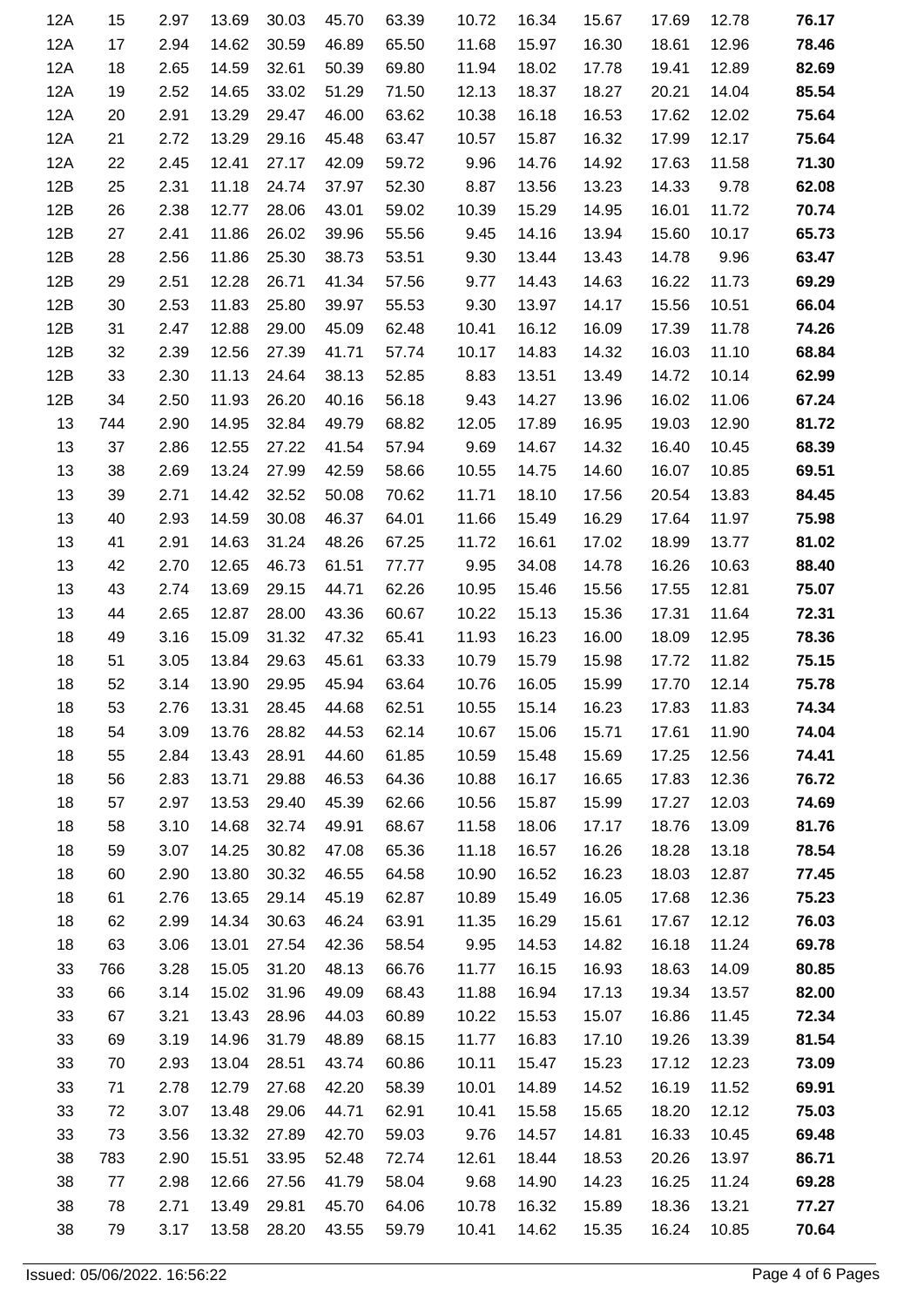| 38             | 80  | 3.02  | 14.12 | 30.32 | 46.41 | 63.67 | 11.10 | 16.20 | 16.09 | 17.26 | 10.99 | 74.66 |
|----------------|-----|-------|-------|-------|-------|-------|-------|-------|-------|-------|-------|-------|
| 38             | 81  | 2.62  | 12.95 | 27.91 | 43.94 | 61.78 | 10.33 | 14.96 | 16.03 | 17.84 | 12.44 | 74.22 |
| 38             | 82  | 2.58  | 13.55 | 30.04 | 46.82 | 65.13 | 10.97 | 16.49 | 16.78 | 18.31 | 12.45 | 77.58 |
| 38             | 83  | 3.21  | 15.46 | 34.79 | 52.56 | 73.35 | 12.25 | 19.33 | 17.77 | 20.79 | 14.33 | 87.68 |
| 38             | 84  | 2.94  | 13.26 | 27.92 | 42.78 | 59.19 | 10.32 | 14.66 | 14.86 | 16.41 | 11.42 | 70.61 |
| 38             | 85  | 2.48  | 12.98 | 28.37 | 43.74 | 60.78 | 10.50 | 15.39 | 15.37 | 17.04 | 11.52 | 72.30 |
| 38             | 86  | 2.78  | 12.60 | 26.90 | 42.04 | 58.46 | 9.82  | 14.30 | 15.14 | 16.42 | 11.12 | 69.58 |
| 38             | 87  | 2.66  | 12.34 | 26.36 | 40.93 | 57.16 | 9.68  | 14.02 | 14.57 | 16.23 | 11.52 | 68.68 |
| 38             | 88  | 3.03  | 13.28 | 34.56 | 51.11 | 68.76 | 10.25 | 21.28 | 16.55 | 17.65 | 12.17 | 80.93 |
| 38             | 89  | 2.99  | 13.12 | 27.92 | 42.54 | 59.09 | 10.13 | 14.80 | 14.62 | 16.55 | 11.62 | 70.71 |
| 38             | 90  | 2.81  | 12.42 | 26.10 | 40.00 | 56.21 | 9.61  | 13.68 | 13.90 | 16.21 | 10.99 | 67.20 |
| 38             | 128 | 3.16  | 13.29 | 27.28 | 41.48 | 57.42 | 10.13 | 13.99 | 14.20 | 15.94 | 10.91 | 68.33 |
| 1A             | 796 | 2.95  | 14.39 | 30.06 | 46.42 | 64.71 | 11.44 | 15.67 | 16.36 | 18.29 | 13.25 | 77.96 |
| 1A             | 93  | 2.88  | 13.84 | 30.35 | 47.22 | 65.75 | 10.96 | 16.51 | 16.87 | 18.53 | 12.80 | 78.55 |
| 1A             | 94  | 3.21  | 14.97 | 32.53 | 49.25 | 68.12 | 11.76 | 17.56 | 16.72 | 18.87 | 12.97 | 81.09 |
| 1A             | 95  | 3.14  | 14.80 | 31.86 | 48.72 | 67.68 | 11.66 | 17.06 | 16.86 | 18.96 | 13.29 | 80.97 |
| 1A             | 96  | 2.80  | 14.04 | 29.61 | 45.68 | 63.72 | 11.24 | 15.57 | 16.07 | 18.04 | 13.04 | 76.76 |
| 1A             | 97  | 3.04  | 14.04 | 29.31 | 45.08 | 62.84 | 11.00 | 15.27 | 15.77 | 17.76 | 12.85 | 75.69 |
| 1A             | 98  | 3.04  | 13.26 | 28.31 | 43.11 | 59.93 | 10.22 | 15.05 | 14.80 | 16.82 | 11.76 | 71.69 |
| 1B             | 814 | 3.05  | 13.70 | 28.65 | 44.20 | 61.64 | 10.65 | 14.95 | 15.55 | 17.44 | 12.06 | 73.70 |
| 1B             | 101 | 2.87  | 13.63 | 32.49 | 48.93 | 66.94 | 10.76 | 18.86 | 16.44 | 18.01 | 12.38 | 79.32 |
| 1B             | 102 | 3.10  | 14.98 | 31.64 | 48.57 | 67.28 | 11.88 | 16.66 | 16.93 | 18.71 | 12.88 | 80.16 |
| 1B             | 103 | 3.05  | 14.04 | 30.00 | 45.78 | 63.61 | 10.99 | 15.96 | 15.78 | 17.83 | 12.52 | 76.13 |
| 1B             | 104 | 2.67  | 13.54 | 29.71 | 45.76 | 63.68 | 10.87 | 16.17 | 16.05 | 17.92 | 11.99 | 75.67 |
| 1B             | 105 | 2.90  | 14.48 | 31.23 | 49.30 | 69.12 | 11.58 | 16.75 | 18.07 | 19.82 | 14.39 | 83.51 |
| 1B             | 106 | 3.03  | 15.00 | 31.00 | 47.28 | 65.05 | 11.97 | 16.00 | 16.28 | 17.77 | 12.67 | 77.72 |
| 1B             | 107 | 3.26  | 14.07 | 29.65 | 46.23 | 63.99 | 10.81 | 15.58 | 16.58 | 17.76 | 11.80 | 75.79 |
| 1B             | 108 | 3.06  | 13.96 | 30.64 | 46.83 | 64.71 | 10.90 | 16.68 | 16.19 | 17.88 | 12.37 | 77.08 |
| 1B             | 109 | 3.07  | 13.52 | 28.90 | 44.40 | 61.65 | 10.45 | 15.38 | 15.50 | 17.25 | 12.19 | 73.84 |
| 1B             | 110 | 3.04  | 13.26 | 28.13 | 43.11 | 59.99 | 10.22 | 14.87 | 14.98 | 16.88 | 11.23 | 71.22 |
| 1B             | 111 | 2.83  | 12.68 | 27.03 | 41.64 | 58.40 | 9.85  | 14.35 | 14.61 | 16.76 | 11.51 | 69.91 |
| 1B             | 112 | 3.00  | 13.31 | 28.09 | 42.85 | 59.01 | 10.31 | 14.78 | 14.76 | 16.16 | 10.89 | 69.90 |
| 1B             | 113 | 3.10  | 13.73 | 29.00 | 44.61 | 61.58 | 10.63 | 15.27 | 15.61 | 16.97 | 11.59 | 73.17 |
| 1B             | 114 | 2.90  | 12.73 | 26.86 | 41.26 | 57.54 | 9.83  | 14.13 | 14.40 | 16.28 | 11.04 | 68.58 |
| 1B             | 115 | 3.08  | 13.23 | 27.71 | 42.01 | 58.02 | 10.15 | 14.48 | 14.30 | 16.01 | 11.02 | 69.04 |
| 1B             | 116 | 2.79  | 12.30 | 26.08 | 40.55 | 56.26 | 9.51  | 13.78 | 14.47 | 15.71 | 10.91 | 67.17 |
| 1B             | 117 | 2.89  | 12.58 | 27.02 | 41.41 | 57.64 | 9.69  | 14.44 | 14.39 | 16.23 | 11.06 | 68.70 |
| 1B             | 118 | 12.54 | 22.24 | 36.16 | 50.15 | 65.68 | 9.70  | 13.92 | 13.99 | 15.53 | 10.91 | 76.59 |
| 1 <sup>C</sup> | 823 | 3.08  | 12.98 | 28.11 | 42.76 | 59.40 | 9.90  | 15.13 | 14.65 | 16.64 | 11.25 | 70.65 |
| 1 <sup>C</sup> | 121 | 2.98  | 14.83 | 32.00 | 49.03 | 68.04 | 11.85 | 17.17 | 17.03 | 19.01 | 12.83 | 80.87 |
| 1 <sup>C</sup> | 122 | 2.89  | 13.28 | 28.85 | 44.71 | 62.30 | 10.39 | 15.57 | 15.86 | 17.59 | 12.02 | 74.32 |
| 1 <sup>C</sup> | 123 | 3.21  | 13.89 | 28.91 | 43.64 | 60.19 | 10.68 | 15.02 | 14.73 | 16.55 | 11.32 | 71.51 |
| 1 <sup>C</sup> | 124 | 2.99  | 12.75 | 27.23 | 42.05 | 58.55 | 9.76  | 14.48 | 14.82 | 16.50 | 11.04 | 69.59 |
| 1 <sup>C</sup> | 125 | 3.13  | 12.85 | 26.51 | 40.34 | 55.54 | 9.72  | 13.66 | 13.83 | 15.20 | 10.66 | 66.20 |
| 1 <sup>C</sup> | 127 | 2.75  | 12.31 | 26.54 | 40.33 | 55.71 | 9.56  | 14.23 | 13.79 | 15.38 | 10.09 | 65.80 |
| 1 <sup>C</sup> | 129 | 2.51  | 12.05 | 26.22 | 40.53 | 56.53 | 9.54  | 14.17 | 14.31 | 16.00 | 10.64 | 67.17 |
| 1 <sup>C</sup> | 130 | 3.34  | 13.48 | 27.56 | 41.38 | 56.98 | 10.14 | 14.08 | 13.82 | 15.60 | 10.45 | 67.43 |
| 1 <sup>C</sup> | 131 | 2.75  | 11.72 | 24.78 | 38.81 | 53.94 | 8.97  | 13.06 | 14.03 | 15.13 | 9.63  | 63.57 |
| 1D             | 134 | 2.39  | 12.27 | 26.63 | 41.02 | 57.45 | 9.88  | 14.36 | 14.39 | 16.43 | 10.81 | 68.26 |
| 1D             | 135 | 2.19  | 11.12 | 24.46 | 37.69 | 52.68 | 8.93  | 13.34 | 13.23 | 14.99 | 10.20 | 62.88 |
| 2A             | 137 | 2.94  | 12.94 | 27.67 | 42.55 | 58.69 | 10.00 | 14.73 | 14.88 | 16.14 | 11.07 | 69.76 |
| 2A             | 138 | 3.24  | 12.88 | 26.67 | 40.21 | 55.60 | 9.64  | 13.79 | 13.54 | 15.39 | 10.38 | 65.98 |